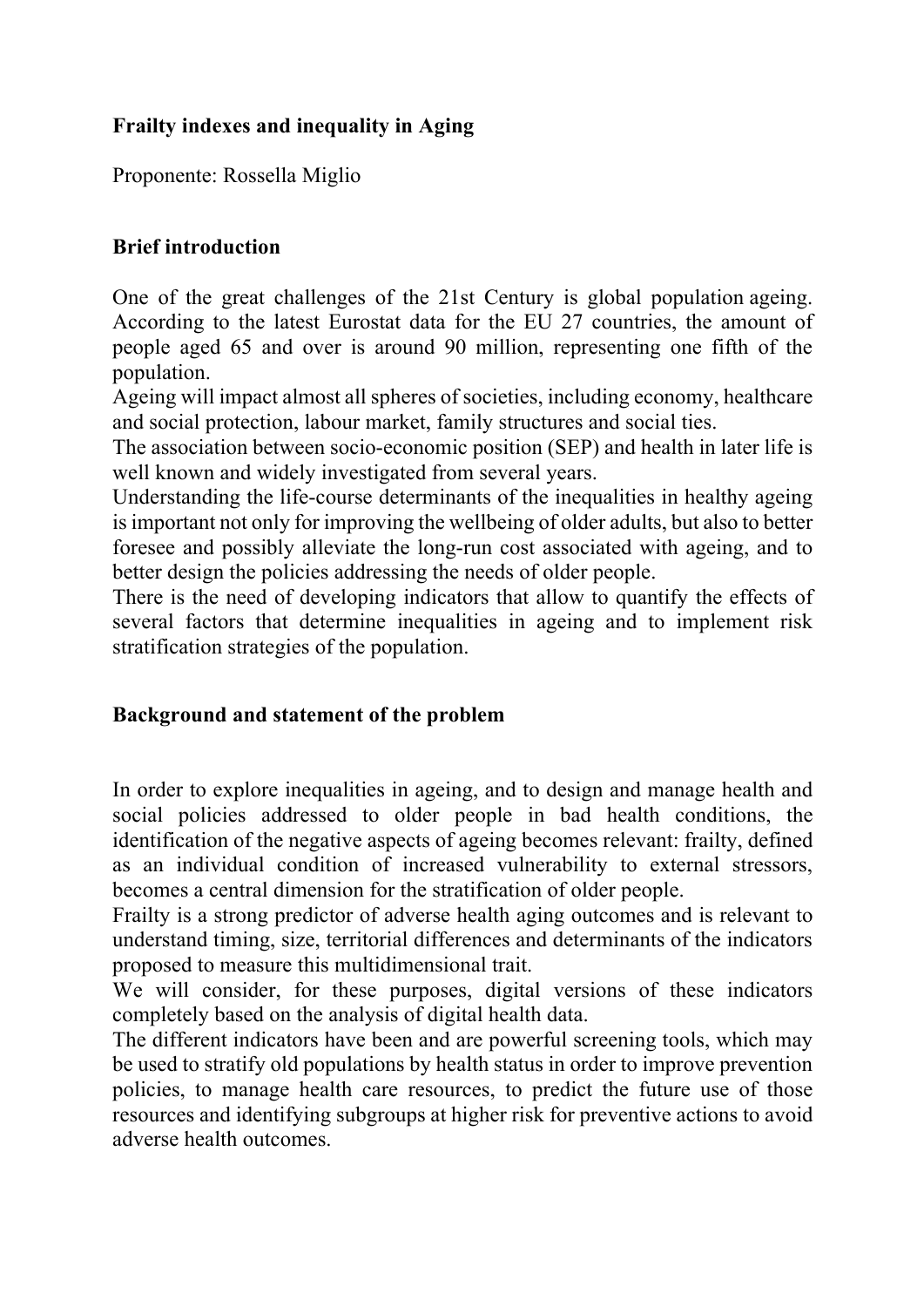However, until now, little is known about trajectories or transitions between different stages or strata/level of fragility indexes, and even the longitudinal drivers of frailty are not well understood.

### **Research question, aim, objectives and deliveries**

We are aimed at investigating the longitudinal trajectories of a frailty index (FI) identifying the predictors of the level and rate of change in FI's levels.

The research is based on longitudinal databases based on census, administrative and health data containing clinical, demographical and socioeconomic characteristics. The analysis will be done on data of the Ausl of Bologna for the period 2009-2020.

The Ausl of Bologna proposed, and still uses, a fragility index obtained using a composite outcome of mortality and hospitalization derived by a regression model. This index constitutes a starting point for the analysis, we will consequently develop other indexes based on complex multi-outcomes that take into account more than one outcome at time and consider the relationship between them, as well as with respect to the clinical, demographic and socioeconomic factors. Several supervised classification methods can be used and compared also in order to select the most powerful subset of variables composing the Frailty Indicator.

An important strength of this type of indicators is that they are based on current health administrative flows, rather than on surveys.

Using administrative data allows us to have updated and inexpensive information on the level of frailty of all older patients in local areas.

Once we defined the frailty indexes of interest we can also concentrate on the study of clustering of trajectories in these indexes.

It of interest to investigate the longitudinal trajectories of the frailty indicators and identifying the predictors of the level and rate of change in the indicators from adulthood to later life.

The availability of longitudinal data allows us to implement methods as time to event analysis for multiple outcomes.

Multi-state models will be used in order to take into account the process of ageing and frailty during time and study the relationship between the different outcomes and the clinical, demographic and socioeconomic information available.

These models will allow us to consider:

1) the competing effects among all the considered outcomes, and

2) the potential transitions between the diverse outcomes.

Transitions between different frailty states will be considered as outcomes both in terms of worsening and improving in addition to transition to death.

This approach will be compared to the one based on latent growth curve [Raymond et a, 2020].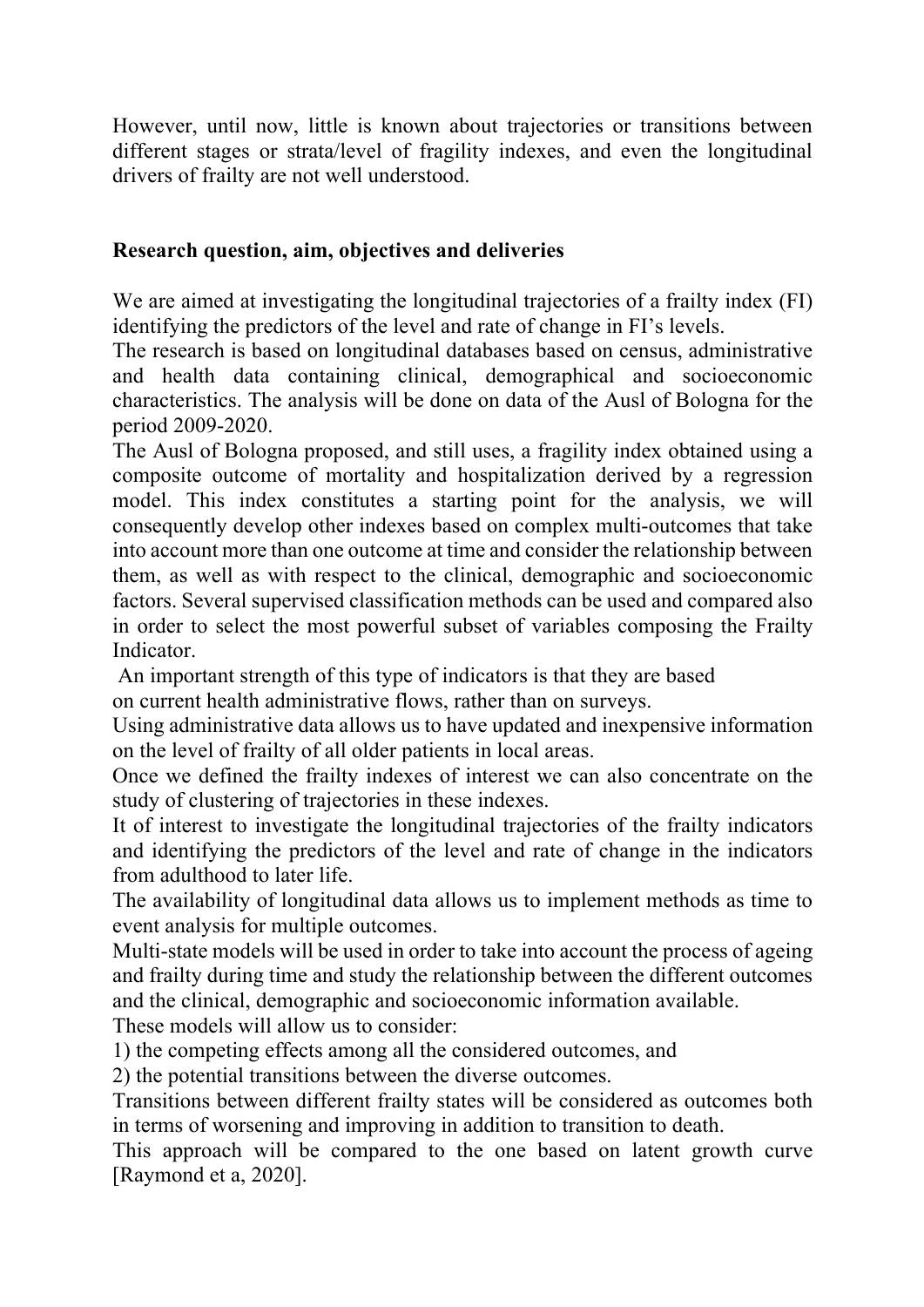The frailty indicators indexes represent a powerful instrument in monitoring population health, planning for appropriate health services, and identifying subgroups at higher risk for preventive actions to avoid adverse health outcomes. Moreover, special attention will be paid to the occurrence of COVID-19 and vaccination received in the studied population.

### **Participants in the study and the role they play**

This project work involves demographers in our Department, Rosella Rettaroli and Francesco Scalone: there is an important interaction between the topic of this research and their studies on mortality. We participated together also to the proposal of the European Project AEROSOL for HORIZON-INFRA-2021- EMERGENCY-02 on Research infrastructure services for rapid research responses to COVID-19 and other infectious disease epidemics.

Other collaborations on these topic are active with other Italian Department.

To reach the goals of this project we will make use of data coming from the Emilian Longitudinal Study (SLEM) and the Ausl of Bologna for the period 2009-2020. Both the Institutions that collect this type of information, the Agenzia Sociale Sanitaria Regione Emilia Romagna and the Ausl of Bologna, will collaborate on this project.

## **References**

A. Clegg et al., "*Development and validation of an electronic frailty index using routine primary care electronic health record data*," Age Ageing 45(3), 2016

C. Kralj et al., Healthy ageing: A systematic review of risk factors. ATHLOS Consortium, 2018

J. P. Mackenbach et al., "*Socioeconomic inequalities in health in 22 European countries*," N Engl J Med 358(23), 2008

Geskus, R. B. *Data Analysis with Competing Risks and Intermediate States*. Chapman and Hall/CRC 2015.

E. Raymond et al., "Drivers of Frailty from Adulthood into Old Age: Results from a 27-Year Longitudinal Population-Based Study in Sweden," J Gerontol A Biol Sci Med Sci 75(10), 2020